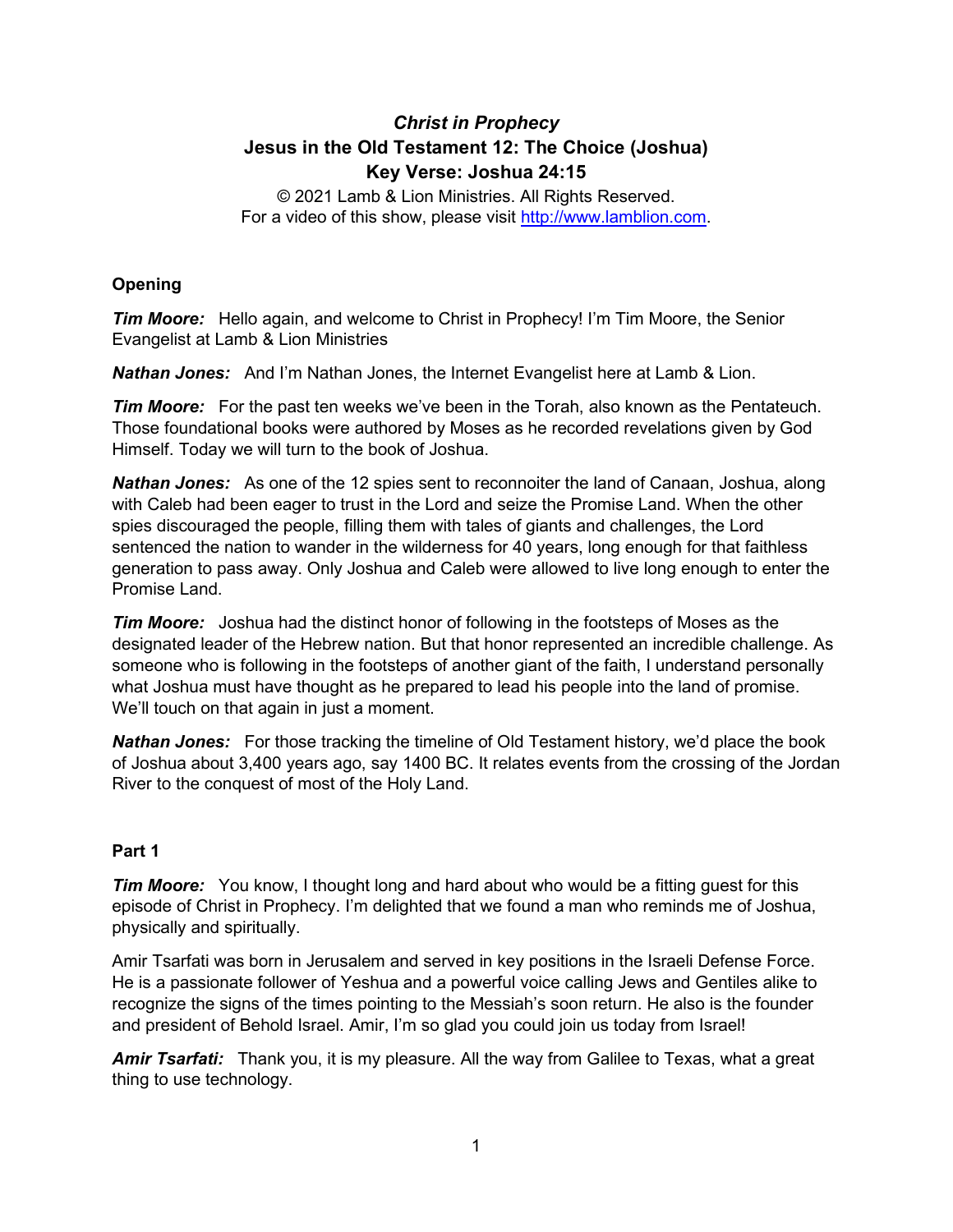*Tim Moore:* Yes, sir when it works properly we are grateful.

*Nathan Jones:* Amir, I was fascinated to find out that you were a Deputy Governor of Jericho. And since we are talking about Joshua it just seems very fitting that we are talking about a city that was supposedly destroyed, but you got to be a governor of. How could you be a governor of a city that was destroyed thousands of years ago?

*Amir Tsarfati:* Well, you know what the only problem is that Joshua liberated it and took over, I actually handed it over to the Palestinians. So, it was a big difference. I wish I didn't have to do that. But we all know that biblically it is something that has to happen. But nevertheless, it was a privilege to be there in Jericho, and serve my military service right next to all of those ancient antiquities. They are still standing there as a testimony to the way the city was conquered, the way the walls came tumbling down. And not only the Old Testament but even the New Testament Jericho where Herod the Great had his palace. Where the sycamore tree is still standing there. And this is a beautiful, beautiful place.

**Tim Moore:** Well, Amir obviously I wanted you to come on this episode of Christ in Prophecy, as I said, because you remind me of Joshua not just with the connection to Jericho because you are another young man of strength and conviction, and yet we also know that Joshua followed in the footsteps of a great leader. And so, the Lord had to encourage him. He actually commanded Joshua not once, but three times to be encouraged and be bucked up for the challenge lying ahead of him. What did the Lord say to Joshua?

*Amir Tsarfati:* The Lord said to Joshua, "Be strong and courageous." And of course, this is something that we all need to remember. It's not a natural inclination of us, we need to get that from the Lord, and we need to obey the Lord. And with Him commanding us to be so, and with the power that He gives us, it's possible.

*Nathan Jones:* You know what is fascinating, Amir is not only did Joshua stand strong in the Lord, but he showed his leadership ability by getting the people to stand strong in the Lord. To think that 40 years earlier they had all chickened out and they wouldn't go in. But Joshua got the people to stand behind him and be strong and trust the Lord. Would you say then that is why Moses picked Joshua to be his successor, because he exhibited fearlessness and trust in the Lord?

*Amir Tsarfati:* Absolutely. I believe so. And in Deuteronomy 34:9 says, "Joshua the son of Nun was filled with the spirit of wisdom, for Moses had laid his hands on him." So, Moses obviously passed the baton, but with that came the wisdom that he needed to be able to lead the nation. And it's not just leading a nation through the desert this is now the challenge to enter into the Promise Land, and to withstand so many schemes of the enemy on the one hand, and disobedience of the nation on the other.

*Tim Moore:* Well, it is interesting to me that Joshua learned from his own experienced, and so he made a choice in how he would handle even sending spies. Of course, we are calling this episode of Christ in Prophecy, The Choice, and before even entering Canaan, Joshua sent two spies, perhaps he learned the lesson of sending 12 and 10 of them coming back and being faithless, or fearful. So, he sent two spies and when they went into Jericho they encountered a harlot named Rahab who protected them. A lady who was living in Jericho itself. And she testified with these words, she said, "I know that the LORD has given you the land." And she went on to say, "please swear to me by the LORD, since I have dealt kindly with you, that you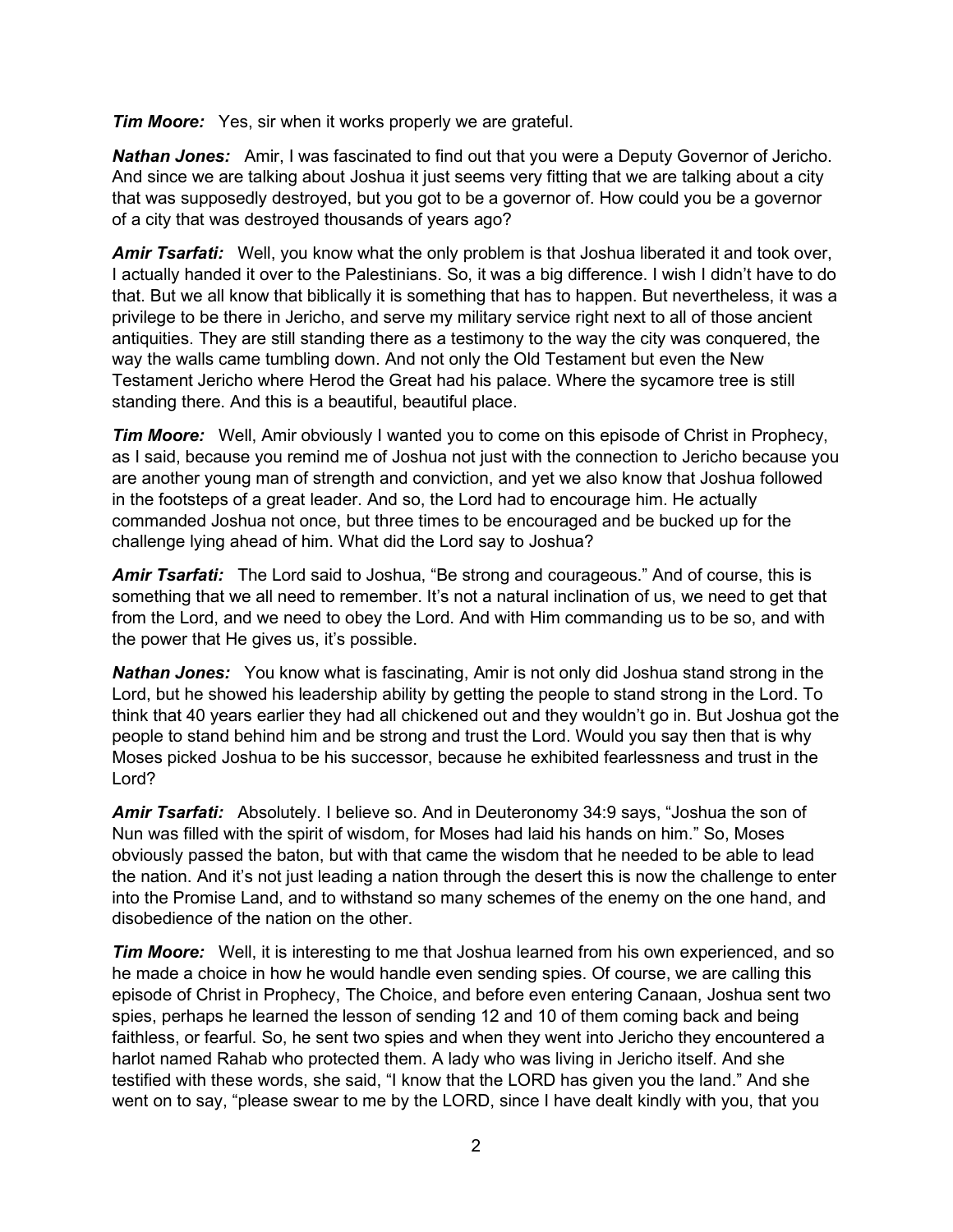also will deal kindly with me and my father's household, and give me a pledge of truth." So really Rahab also made a choice.

*Amir Tsarfati:* Yes, Rahab made a choice. It is a choice that we need to make. And remember that was also a token of her faith, and this is why Rahab is in the lineage of Christ. And the Bible says in James 2, "Likewise, was not Rahab the harlot also justified by works when she received the messengers and sent them out another way?" You can clearly see that there was a promise. You can see that there was a choice. And you can see that she acted upon that choice, that was a choice she made, and she acted upon it. That was an act of faith, and that was considered as righteousness for her. And this is quite incredible considering the fact that she is not Jewish, and considering the fact that her profession is a little questionable.

### *Tim Moore:* Yes.

*Nathan Jones:* On the other side of the coin, we've got another story from the fall of Jericho and that is the story of Achan, right? What happened in Ai to show the faithlessness side of that story?

*Amir Tsarfati:* Well, we all know the story of--first of all the Children of Israel lost the battle in Ai, 36 to be the best of my knowledge people were killed. And the Lord answered Joshua's prayer by saying, "Look there is a reason for that, and the reason is that there is sin in the camp. Somebody did something that I told you not to do." And of course, we all know the story of Akan, we call him Akan in Hebrew, the story of Akan is a story of not only disobedience, but it is a story that can show you that how sin affects the whole camp, and how there is responsibility for us. You can go all the way back to the Garden of Eden and see how sin affects many more than just the person that commits it. And so, Akan in Hebrew kept this Babylonian garment, he kept some shekels of silver, and all of that, and we know that he ended up paying for it, him and his household, and all of his belongings. And that was a very, very tragic story, but I believe it was a necessary one for the Children of Israel to be able to get their act together, obey the Lord, and move forward with God's promise to them with the Promise Land.

*Tim Moore:* Well, not just Achan, or Akan in that episode but there are other people throughout the book of Joshua who make choices. So, we can think about the Gibeonites, the people living in Gibeon who made a choice to seek gain by deception. So, they tried to fool the Children of Israel, "Oh, we are from far, far away. Make a covenant with us, and don't destroy us." And they could have followed the pattern of Rahab and treated God's chosen people with kindness, and they would have been, again, blessed for their choice of honesty and of kindness and of faithfulness, but instead they tricked the Israelites. And the Lord then obviously required that the Israelites honor their word. In other words, instead of seeking the counsel of the Lord, the Hebrews of Israel, the Children of Israel took that deception of the Gibeonites at face value. And when Joshua discovered their deceit he condemned them to actually serve as hewers of wood and drawers of water, in other words in a subservient role. And so, they did not have the same blessing that Rahab had for her choice of faith.

*Amir Tsarfati:* Absolutely. And we see now the consequences of making the wrong choices. And of course, the fact that you are a Jew, or a non-Jew doesn't matter, there is a choice to make and there are consequence thereof, and we can clearly see that. But also, we see that the Children of Israel had to suffer collectively the consequences of their choice to not seek the Lord, but to actually believe the deception that the Gibeonites sold them. But eventually of course we all know the land was taken shortly after that. We know the amazing pass from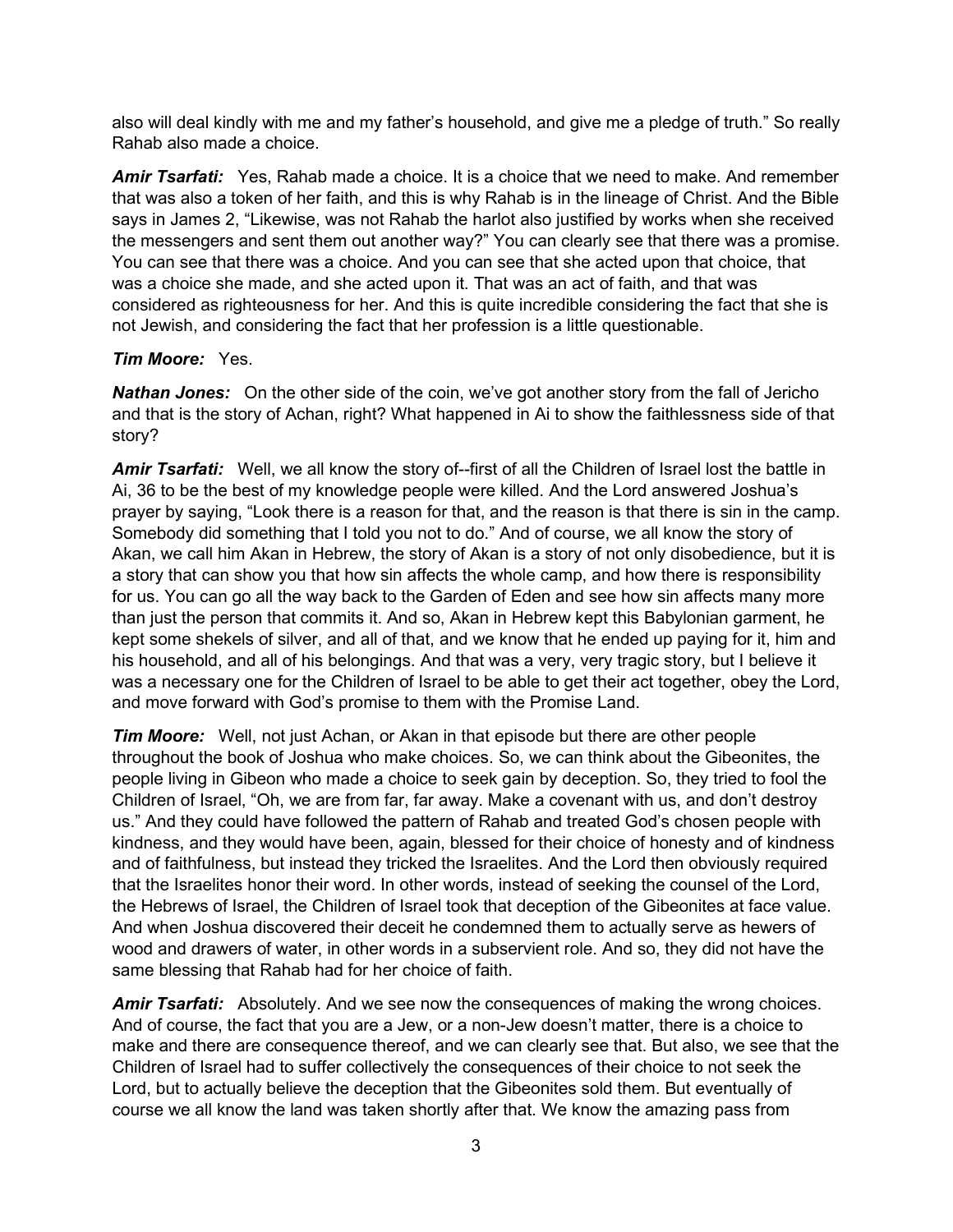Jericho all the way up to the mountains. And then of course the war against the other kings, Gibeon and Aijalon Valley how the sun and the moon stood still, that was basically the breakthrough in the take over of the Promise Land. But it didn't start well at it, it started with wrong choices, and the suffering of the consequence thereof.

*Nathan Jones:* It is interesting how Joshua and the armies spread out, and they started defeating different lands, they were taking the land of promise, and they started to get rest, the more places as they went out. And one of the most tragic verses in the Bible, we learn that the Israelites grew weary in obeying all that God had commanded. They grew weary of it. And you get to Joshua 16:10, "But they did not drive out the Canaanites who lived in Gezer. So, the Canaanites live in the midst of Ephraim to this day." We also hear the same thing about Manasseh, how Manasseh did that same thing, they continued to be interspersed with the pagans. How would that end up affecting Israel by not fully obeying God throughout the rest of their history as they were mixed with pagan groups?

*Amir Tsarfati:* Well, we can actually read that from Judges chapter 2, the first five verses, we can clearly see how, "Then the Angel of the Lord came up from Gilgal to Bochim, and said: 'I led you up from Egypt and brought you to the land which I swore to your fathers; and I said, 'I will never break My covenant with you. And you shall make no covenant with the inhabitants of this land; you shall tear down their altars.' But you have not obeyed My voice. Why have you done this? Therefore, I also said, 'I will not drive them out before you; but they shall be thorns in your side, and their gods shall be a snare to you.' So it was, when the Angel of the Lord spoke these words to all the children of Israel, that the people lifted up their voices and wept. Then they called the name of that place Bochim;" which means crying, or crying out, "and they sacrificed there to the Lord. And when Joshua had dismissed the people, the children of Israel went each to his own inheritance to possess the land." There is atonement when you are actually repenting, the repentance bears much fruit, as you can see when they cried, when they repented, when they realized their wrongdoing, look at what happened, they went each to his own inheritance, and what? To possess the land.

*Tim Moore:* Here, here, amen. We've focused on the historic account of Israel's conquest of the Promise Land under Joshua's leadership to this point. But today, the entire world seems to deny the right of Israel to possess the very land in which you are living right now. And so, they deny the land promise that God made to Abraham, Isaac, and Jacob, to their descendants forever. How does that unbiblical attitude represent a choice of the world that actually threatens the peace and security of Israel today?

*Amir Tsarfati:* Well, we can all see that, and I believe that it goes all the way back to Genesis 3:15. I believe that Satan is always on the move to try to see where and how can that seed of the woman, that is going to obviously crush his head, or destroy him. So, Israel was obviously the nation, he realized, that if I get rid of them, I will get rid of Him. And of course, we know that even Jesus said, "Jerusalem you not see me again until you say, 'Baruch ha-ba b'shem Adonai.'" It didn't say you are going to say anything in Arabic to welcome Allah, or anything in any other language to welcome anything else, but it is Jewish people welcoming their Messiah. So, for that they have to come back to their land, they have to get back to their capital, and they have to repossess the land as the prophet promised. And we all know what happened over the last 80 some years, stunned everyone all around us, whether they are believers or not. It's just that people they have a hard time understanding that God is still in the business of fighting for Israel, helping Israel, bringing them to the point of not just survival, but to the point of thriving in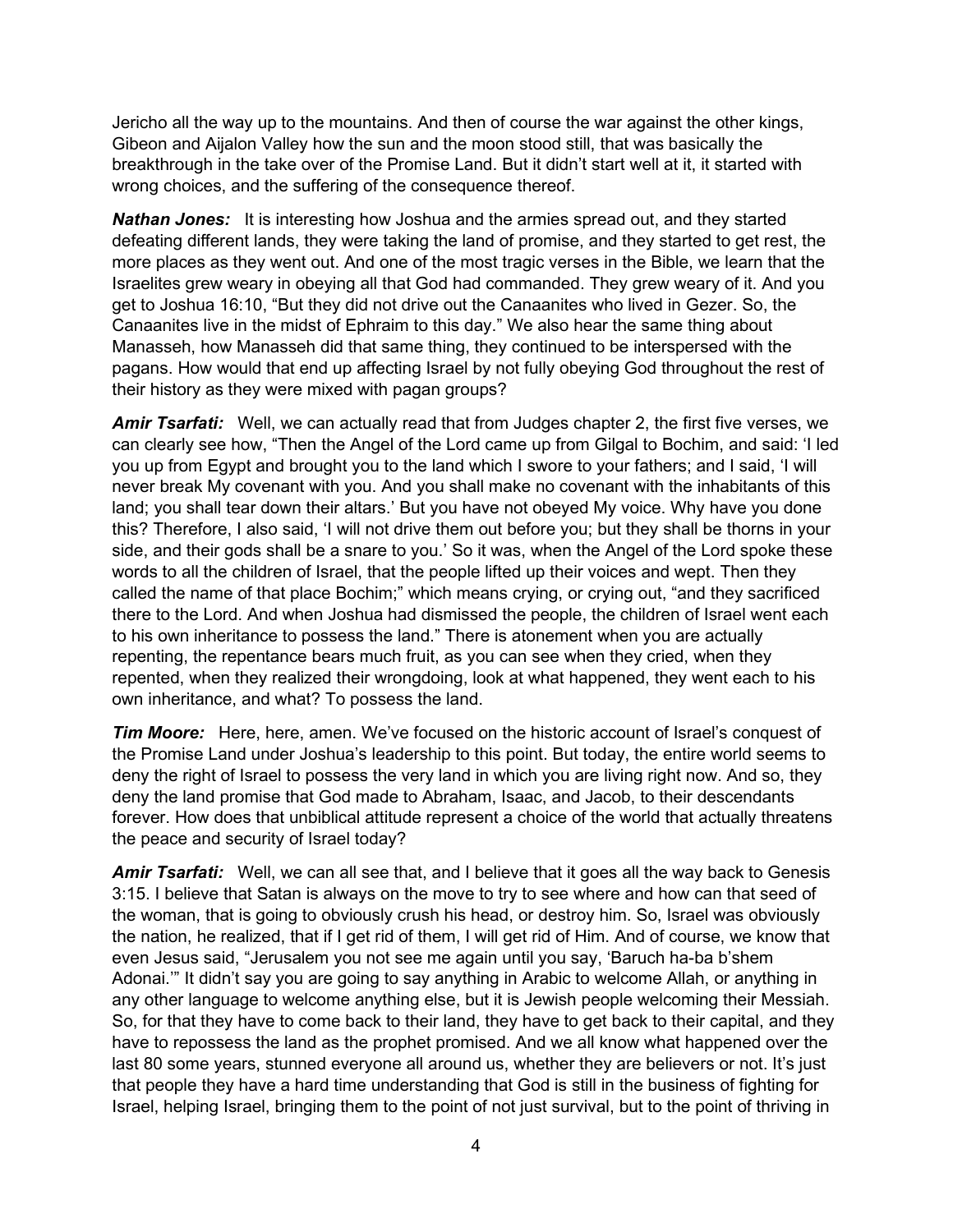the middle of a very, very dangerous and war surrounded area. To me the resistance to what God is doing with Israel, and through Israel today, is basically the work of the enemy trying to stop Messiah from returning to Israel, to His people, for them to accept Him and receive Him as their Messiah, and for the 1,000 year Millennial Kingdom to thus begin. So, everything is tied together here. I believe that if we know Bible prophecy no person that is going to try to stop Israel from repossessing the land will succeed. There will be more wars, there will be more agony and pain, but eventually Israel will be back in the land. Jesus will come back to reign. And once again Jerusalem will be in the land of Israel, and the people will be the head of all the nations.

*Nathan Jones:* Oh, amen. That is excellent to hear. Big picture. Let's go from Joshua's time where the biggest thing they had to deal with was giants, to today's I think you guys are facing quite a lot of giants; we read in the News the giants of Iran, the giants of Hezbollah. What do you think is the greatest threat to Israel's sovereignty right now? Would you say a nuclear Iran, or the BDS Movement, or the UN Sanctions? What would you say?

*Amir Tsarfati:* Well, it is a combination of what we see right now is basically on one hand the ally of Israel, the superpower of the world, America is slowly, slowly releasing its grip on the Middle East, and by doing so leaving Israel basically all exposed. On the other hand, you can clearly see that all the bandits are emboldened to come out and to do what they want to do. Under the  $45<sup>th</sup>$  President they would not do what they are doing right now, we all know why. So, my point is we can see convergence of so many things from the identity of the person in the Oval Office, all the way to what is going on in Iran. But remember, remember, remember Iran is not standing by itself, for the Bible talks about a coalition of countries that will come against Israel, it speaks of Iran as one of several. We also must remember that there is a promise for Damascus to be destroyed, and that prophecy has not been fulfilled yet. And so, I would keep my eyes on Syria, whatever goes on in Syria will affect eventually, I believe, the coalition led by Russia, with Turkey, Sudan, Libya, and Iran. And it will eventually turn into that war that Israel by itself will not be able to win, it will be only by the intervention of God in a very amazing and supernatural way.

*Tim Moore:* It certainly will. You know to look at Joshua again, there are two examples I call on, one is the man Caleb who is the other spy who was willing to be faithful when Moses first sent 12 spies. Matter of fact, even as an old man, even as he was at an age when he could have been resting on his laurels he said, "Give me the high country," he still was eager to go forward and be faithful to what the Lord had called the whole nation to. That's why I named my son Caleb. But Joshua also demonstrates his faithfulness throughout his life. So, his inspiring speech at the end of his life of leadership, challenging the people of Israel to choose whom they would serve. As he said, "whether the gods which their fathers served beyond the River," in other words, back in Egypt, "or the gods of the Amorites," that being the people who lived there in Canaan. Joshua demonstrated his great faithfulness when he declared, "but as for me and my house, we will serve the LORD."

*Amir Tsarfati:* Yes, this is the same choice that is still before us all, I believe, will we follow false gods, or will we serve the true and living God, the Lord Himself? And I believe that, that choice is always before us. Look, I remember in John chapter 6 when Jesus said some words that were too tough for the disciples to hear, a lot of them left Him. And then of course he turned to Peter and said, "Any of you want to leave as well?" And Peter said, "Who will we go to? Who will we turn to? You have the words of eternal life." And so, it's not just a choice of the nation of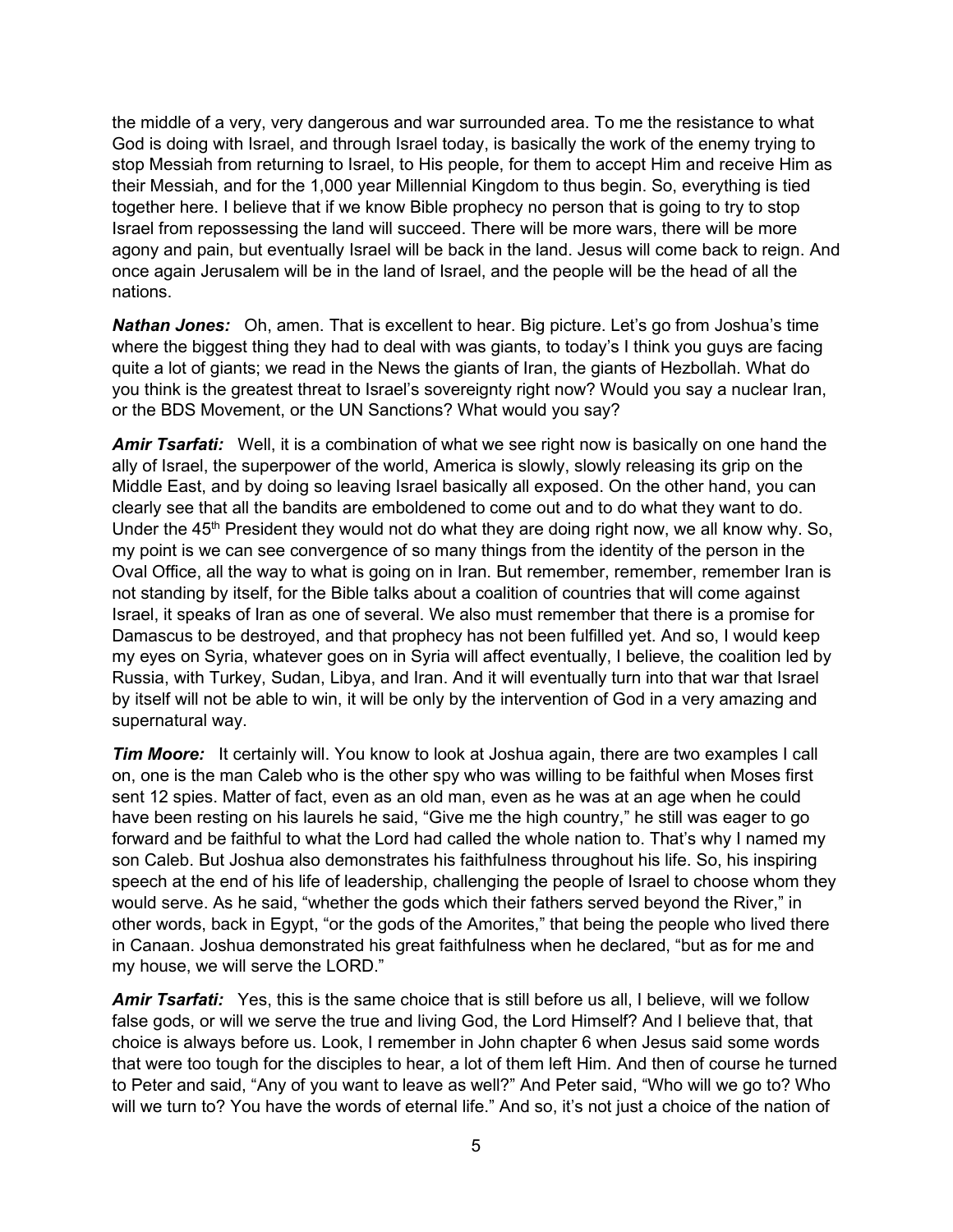Israel, or the nations of the world, it is even the choice of the disciples of Jesus themselves. When hardships will come, and when it will have to be a choice of Jesus only, or Jesus plus, Jesus said, it is Me, it only Me, it is through Me. And so, all the progressive liberal agenda of adding to Jesus other things, or maybe replacing Jesus with other things, all of them will have to basically become a huge choice for even the average Christian right now, will you follow that, or will you stick with the Lord? And we all need to say, where can we go? Who can we go to but Jesus because with Him are the words of eternal life.

*Nathan Jones:* Amen. I love your teachings. Matter of fact every time I pull up YouTube your videos are always up there, so I see your face like every day. And one of the great benefits of your teaching is you, because I'm an American and I only speak English, but you show the Hebrew meanings of things. So, we use the "J" for Joshua, and I know "J" was actually only invented in like the 1500's, how do the Hebrews pronounce Joshua? And does Joshua point to somebody else, is he a type of something?

*Amir Tsarfati:* Correct. Well, Joshua in Hebrew is Yehoshu'a. Yehoshu'a means the Lord is my salvation. The Lord is my salvation. Yeho it is from Yahweh, and Yehoshu'a means salvation. And that of course is pointing at the One that will be called Yeshua, who is our salvation. You know it is the only language in the world where the name of Jesus makes sense, is Hebrew. Not that I'm saying you have to call Him in His Hebrew name, because I believe He understand every name that we have in different languages as long as it's at the attempt to call Him, and not mocking. But I will say that when the angel told Mary, "You shall name Him Yeshua," for He will save his people, only in Hebrew the name and salvation are together, are the same, Yeshua is salvation, Yeshua is His name. And so, that's why when you read the New Testament in Hebrew you don't have to wonder about that because it is very simple, it's just the same word.

*Tim Moore:* Amir, I appreciate you spending time with us today. We already spoke about the meaning of different names and how Joshua points to Yeshua who comes in the fullness of time and is coming again. And Joshua is one of my biblical heroes. But your own name Amir, as I have understood it actually means crown, or chief, or head in Hebrew. So, as we await our soon returning King, I'll pray that He continues to bless you, and your ministry as you point to again our King of king, and Lord of lords.

*Amir Tsarfati:* Thank you very much. God bless you all. And it was a pleasure to be with you today.

*Tim Moore:* We hope to do it again sometime soon. Godspeed.

### **Part 2- Signs of the Times: Truth, Justice, and the American Way**

*Tim Moore:* Joshua was strong and courageous, just when Israel needed a mighty leader.

In 1938, Americans were introduced to Clark Kent, a character who appeared human yet possessed strength and courage far beyond other men. He was faster than a speeding bullet, more powerful than a locomotive, and could jump tall buildings in a single bound!

Superman leapt off the pages of the comic books into the cultural psyche. He came along just as America was turning the corner on the Great Depression, and just before the crisis of World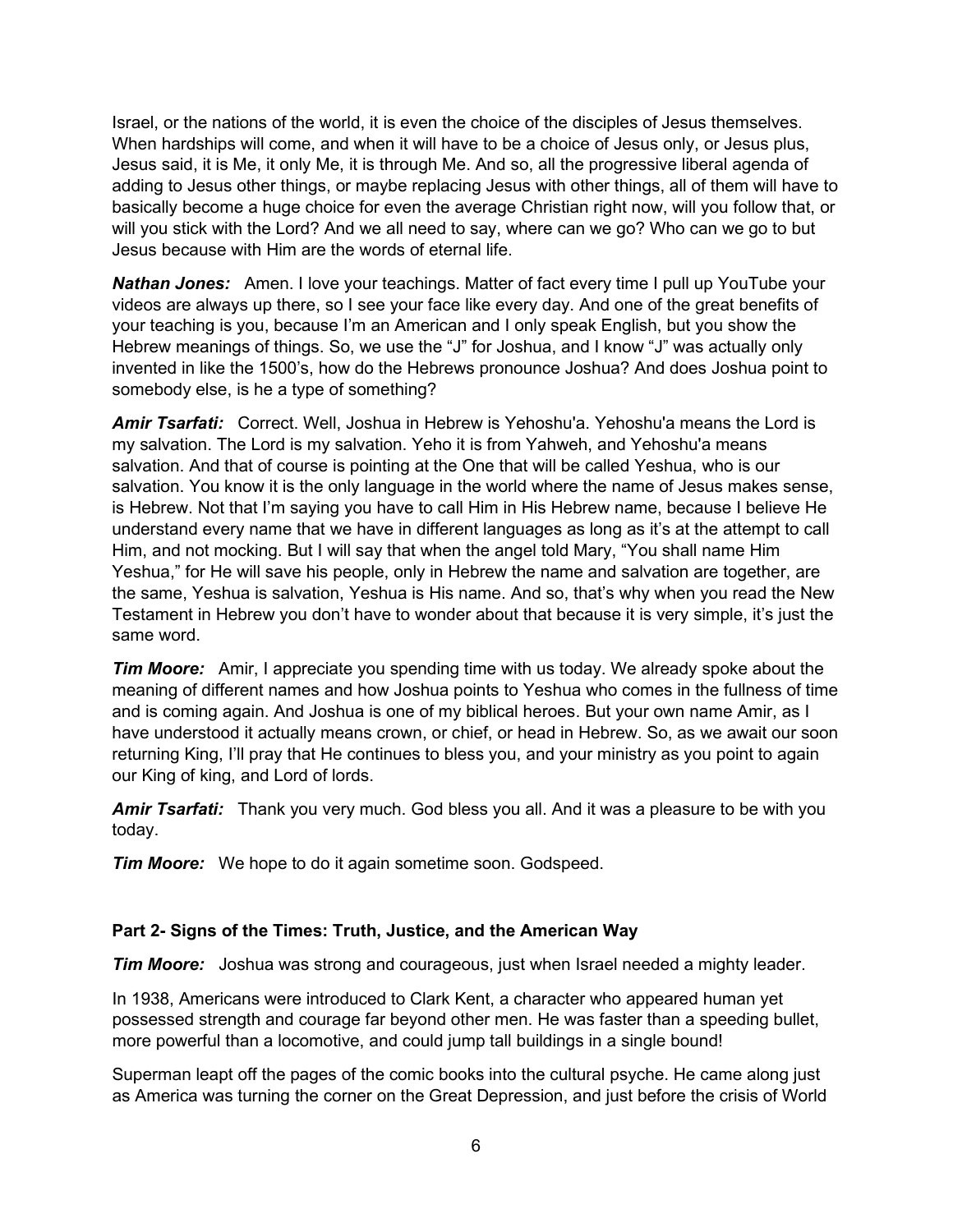War II. And, as the United States was poised to become a global superpower, Superman embodied characteristics that made America great.

The writers who crafted this fictional character summed up his heroic attributes. Superman stood for "truth, justice, and the American way." Those ideals were presumed to be universally understood in the middle of the  $20<sup>th</sup>$  Century.

And yet, as the 20th Century rolled over into the 21st, more and more people began to doubt the validity of truth and justice in America, with some dismissing the concepts altogether. And today, I'd challenge any group of random people to agree on what "the American way" even means. Certainly, our elected leaders cannot seem to annunciate what it should mean.

But in recent weeks, the character of Superman has taken a dramatic turn. Eager to embrace the woke sensibilities of our modern age, the writers who mold and shape the Superman persona have decided that he needs to come out as bi-sexual. To be clear, the fictional character we're talking about is the son of Clark Kent and Lois Lane. Maturing beyond his adolescence as Superboy, this now-grown superhero is being presented as non-heterosexual. He now has a male boyfriend, and their romantic encounters will be highlighted as part of the narrative going forward.

With his ability to fly, protect the innocent from evildoers, and even hear the annunciated concerns of the entire world, the original Superman represented a secularized messiah. Sent by his father to dwell among us, Superman's life exemplified a fictional shadow of Christ, until now.

The son of Superman may still leap tall buildings and outrun speeding locomotives, but he now represents a false messiah, who is leading our culture down a path toward the wrath of God. In a clearly messianic passage, Psalm 2:12 advises, "Do homage to the Son, that He not become angry, and you perish in the way, for His wrath may soon be kindled."

The road our culture is traveling is wide, and many are gleefully hurling toward a horrific fate. And the American Way now celebrates immorality and deviancy, and condemns any who stand on the Word of God.

But soon the real Superman, the God-Man Jesus Christ, will come for His Bride. After that, He will return to reign, dwelling with us and flooding the earth with truth and justice. And that is not merely a comic book sentiment, that is a promise of God.

### **Closing**

*Nathan Jones:* Wow, Tim, that was really insightful framing Superman as a secularized messiah.

*Tim Moore:* You know I had never thought of him that way, until I began researching the character based on his recent "coming out" and all the uproar that caused.

*Nathan Jones:* Oh, yeah, and you're right about Joshua. Not only does his name foreshadow the coming Messiah, he also served his people as with strength and courage.

*Tim Moore:* I think that the lesson of Joshua is summed up in our Key Verse today, Joshua 24:15, "choose for yourselves today whom you will serve…but as for me and my house, we will